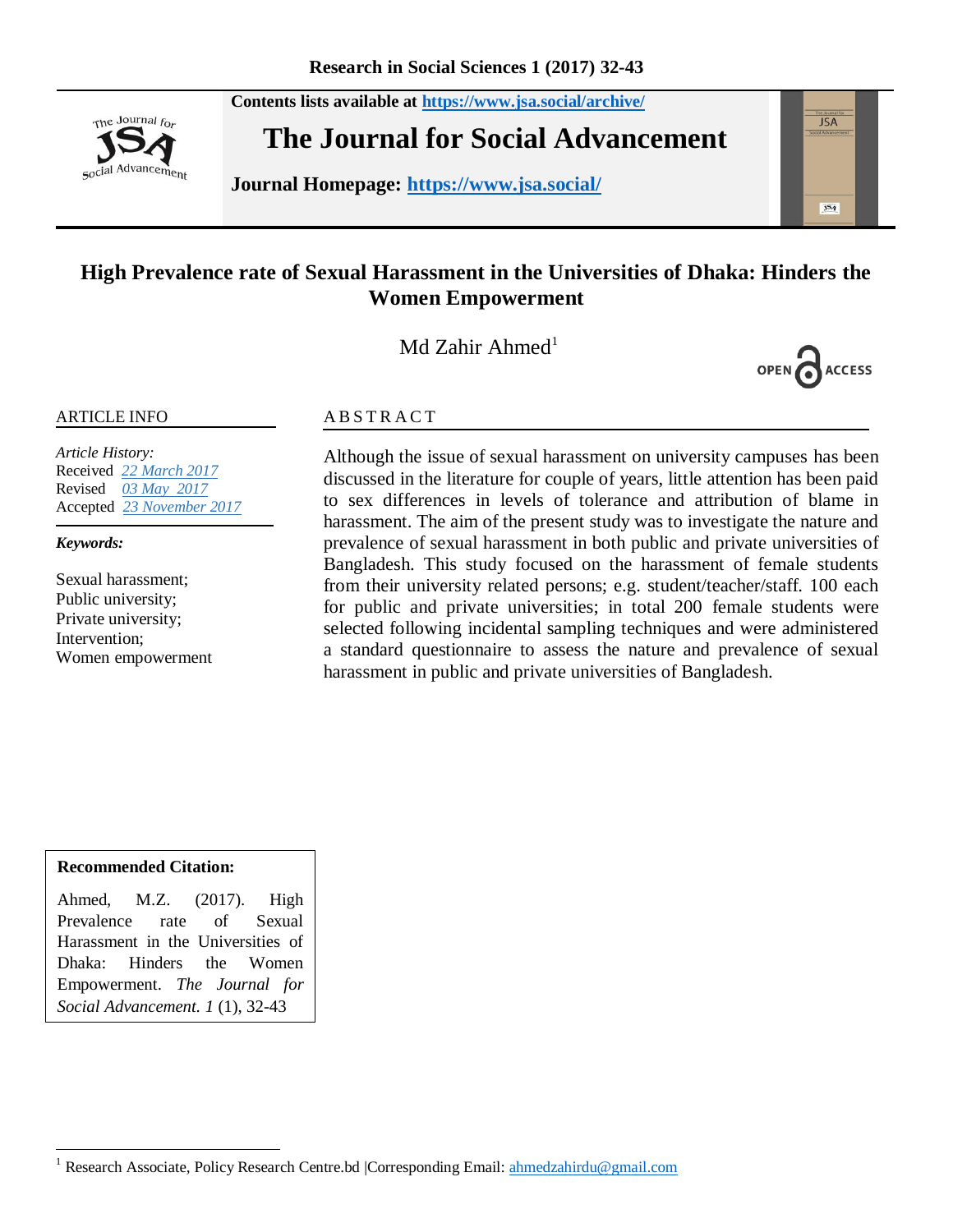## **Introduction**

Almost every societies; specially the developing and underdeveloped countries facing a challenge for last couple of decades and that is sexual harassment. It is one of the major concerns for almost every country because its presence is significant in all societies throughout the different phases of human civilization. In the very primitive period in medieval societies females were the pleasure subjects to the males and that's why their contribution towards the human civilization was underestimated. Once they thought themselves a subject for open harassment. But with the blessing of human civilization the concept has been changing over time. There is a radical change in the relation patter between male and female. Now females feel more confident because of their freedom in sexual life, they got their right on their own body and economy. Gender equity and end violation against women is expected by all so that females are not considering themselves as a tool of sexual pleasure for the males. Although it is expected the sexual harassment free society but it cannot be said that sexual harassment is no longer present in any society. The changing and latest forms of it make the prevalence rate high with versatile nature in almost every society.

Sexual harassment is bullying or coercion of a sexual nature, or the unwelcome or inappropriate promise of rewards in exchange for sexual favors. In most modern legal contexts, sexual harassment is illegal. As defined by the US EEOC, "It is unlawful to harass a person (an applicant or employee or a student) because of that person's sex." Harassment can include "sexual harassment" or unwelcome sexual advances, requests for sexual favors, and other verbal or physical harassment of a sexual nature. Where laws surrounding sexual harassment exist, they generally do not prohibit simple teasing, offhand comments, or minor isolated incidents. In the educational institutes like: universities; harassment may be considered illegal when it is frequent or severe that it creates a hostile or offensive educational environment or when it results in an adverse educational decision (blackmailed and forced sexual relation; may be sometimes in return of better results). It includes a range of actions from mild transgressions to sexual abuse or sexual assault. Sexual harassment is a form of abuse (sexual and psychological) and bullying. In terms of family life the harasser can be the close relative, they can be student/teacher/staff in educational sectors and colleagues/ boss in work place.

Sexual harassment have been defined and described in various ways. The European Commission classified sexual harassment into following five categories:

 $\Box$ **Non-verbal harassment** (e.g. pin-ups, leering, whistling, suggestive gestures)

 $\Box$ **Physical harassment** (unnecessary and objectionable bodily touch)

 $\Box$ **Verbal harassment** (unwelcome sexual advantages, propositions or innuendo)

**Intimidation** (offensive comments about  $\Box$ dress, appearance of performance)

#### $\Box$ **Sexual blackmail.**

According to EC's code of practice the essential characteristics of sexual harassment is that it is unwanted by the receipts, it is for each individual to determine what behavior is accepted to them and what they regarded as offensive. Sexual attention becomes sexual harassment if it is persisted in and it has been made clear that it is regarded by the recipient as offensive, although one incident of harassment may constitute sexual harassment if sufficiently serious(Dine et. Al., 1995). One of the difficulties in understanding sexual harassment is that it involves a range of behaviors. In most cases (although not in all cases) is difficult for the victim to describe what they experienced. This can be related to difficulty classifying the situation or could be related to stress and humiliation experienced by the recipient. Moreover, behavior and motives vary between individual cases.

### **Behavioral classes**

Dzeich et al.(1998) has divided harassers into two broad classes:

Public harassers are flagrant in their seductive or sexist attitudes towards colleagues, subordinates, students, etc.

• Private harassers carefully cultivate a restrained and respectable image on the surface, but when alone with their target, their demeanor changes.

Langelan (2001) describes three different classes of harassers.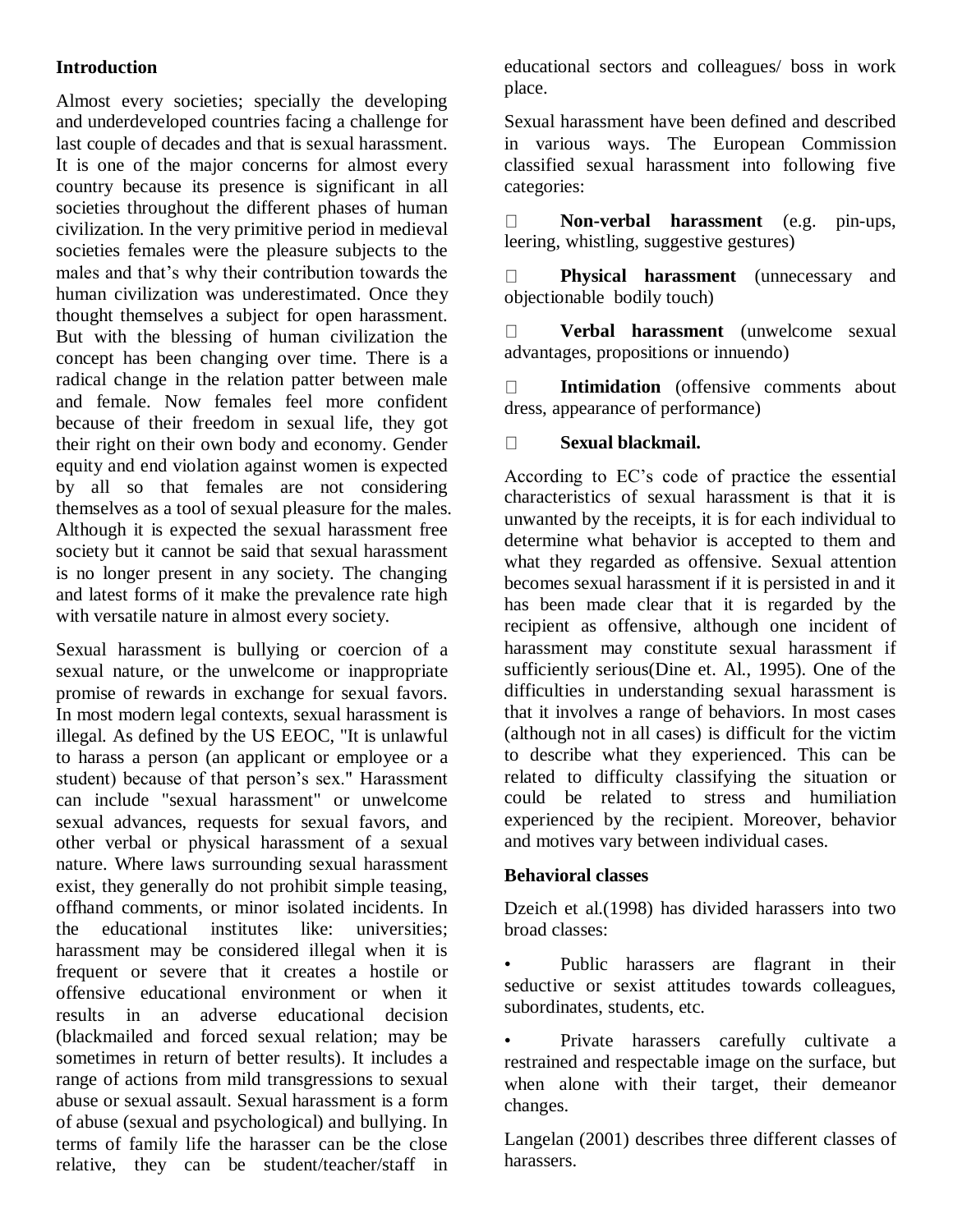• Predatory harasser who gets sexual thrills from humiliating others. This harasser may become involved in sexual extortion, and may frequently harass just to see how targets respond. Those who don't resist may even become targets for rape.

• Dominance harasser: the most common type, who engages in harassing behavior as an ego boost.

Strategic or territorial harassers who seek to maintain privilege in jobs or physical locations, for example a woman's harassment of male employees in a predominantly female occupation**.**

Sexual harassment is a common phenomenon in recent world. And Bangladesh is not also excluded from this. It is a social disaster for our country; hence it is a social crime like all other crimes in Bangladesh. The problem of sexual harassment in Bangladesh is devastating. Women in our country are being harassed by people in so many ways. The most significant aspects where the women are being harassed like public places, shopping centers, bus, in streets, in organizations, in institutions etc. We can certainly say that, women are being harassed in most of the segments in Bangladesh. There is hardly can find any place where harassment is not taking place. The most terrifying sexual harassment which is really unavoidable by women is "EVE Teasing".

Bangladesh is also a signatory to the **"Declaration on the Elimination of Violence against Women**  (Resolution No.  $48/104$  of 20 December 1993)" which in its Article 1 states as under:

> *"For the purposes of the Declaration, the term "violence against women" means any act of gender-based violence that results in, or is likely to result in, physical, sexual or psychological harm or suffering to women, including threats of such acts, coercions or arbitrary deprivation of liberty, whether occurring in public or in private life."*

There are certain types of sexual harassment in Bangladesh, which are given below:

### **Physical conduct:** includes

- 1. Physical violence
- 2. Physical contact, e.g. touching, pinching

3. The use of job-related threats or rewards to solicit sexual favours

#### **Verbal conduct:** includes

1. Comments on a worker's appearance, age, private life, etc.

- 2. Sexual comments, stories and jokes
- 3. Sexual advances
- 4. Repeated social invitations
- 5. Insults based on the sex of the worker
- 6. Condescending or paternalistic remarks

### **Non-verbal conduct:** includes

1. Display of sexually explicit or suggestive material

- 2. Sexually-suggestive gestures
- 3. Whistling

According to the Bangladesh National Women Lawyers Association, almost 90 percentage of girls aged 10-18 years are victims of sexual harassment. The perpetrators range from college students and unemployed youth to street vendors, rickshaw pullers, bus drivers, fellow passengers, colleagues and supervisors. Sexual terrorism thrives on patriarchal attitudes, prejudices, cultural norms, double standards and discriminatory laws that devalue women and deny them their rights. Eradicating it will require transformative social change.

Sexual harassment includes every sort of behavior which is unwelcomed or unwanted. This may include verbal comments, whether innuendoes or blatantly absence; written messages, gestures, obscene, picture drawing, graffiti, and so forth (Huda,1999). According to Corol Smart (1995) sexual harassment even involved touch; it can be a look or a comment.

Kenig and Ryan (1986) pointed that sexual harassment includes: (a) Sex stereotype jokes; (b) Teasing remarks of a sexual nature; (c) Unwanted suggestive looks or gestures; (d) Unwanted telephone calls of letters; (e) Unwanted leaning or concerning; (f) Unwanted pressure for date; (g) Unwanted touching and (h) Unwanted pressure for sexual activity.

Various initiatives have slowly begun to address sexual harassment in Bangladesh. In Bangladesh sexual harassment was made punishable by Section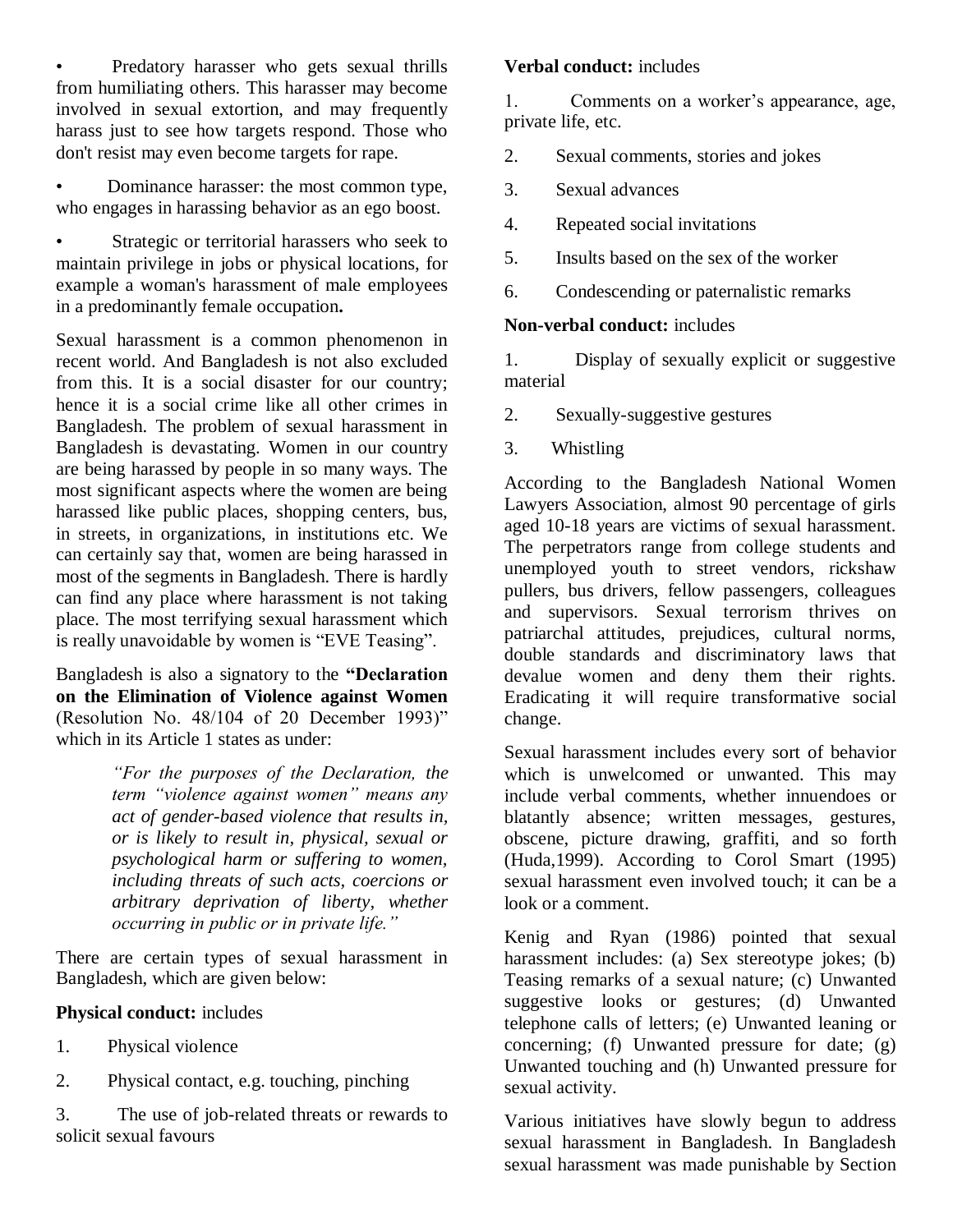10 of the Nari O Shish Narjaton Domon Ain (2000) states that any man who, in order to satisfy his lust in an improper manner, outrages the modesty of a woman, or makes obscene gestures, will have engaged in sexual harassment and for this, the above mentioned male will be sentenced to rigorous imprisonment of not more than seven years and not less than two years and beyond this will be subjected to monetary fines as well. The High Court in April, 2010 directed the Ministry of Education to take immediate steps to implement the Guidelines on Sexual Harassment declared earlier in BNWLA v Bangladesh, and to ensure that no woman working in any educational institution, public or private is forced to wear a veil or cover her head, and may exercise her personal choice whether or not to do so. The Court also observed that Section 27A of the Government Servants Discipline and Conduct Rules 1979, must be read alongside these Guidelines, to ensure that public officials are held to account for any acts of sexual harassment.

Bangladesh penal code describes certain behavior which can be equated with sexual harassment and subject to legal stricture. Section 59 of the penal code states that whoever, intending to insult the modesty of any women, utters any words, makes any sound or gesture, or exhibits any objects, intending that such women shall be punished with simple imprisonment for a term which may extended to one year, or with fine, or with both (Huda,1999)..

In the meantime, in 2008, the University Grants Commission, Bangladesh, in the context of the new reports of sexual harassment surfacing at Universities, and in response to calls from women's organizations, including Bangladesh Mohila Porishod, set up a drafting committee to prepare new Guidelines. This Committee revised it following consultations with civil society organizations and academics. But ultimately the Education Ministry failed to adopt the Guidelines the decision. Earlier this month, it held that it would not proceed with the UGC guidelines, but instead called on each University to frame its own rules and regulations - leaving victims of sexual harassment with no effective redress. In this context, the High Court's Guidelines in Bangladesh National Women Lawyers Association v Bangladesh, pronounced on 14 May 2009, have filled a much needed gap in the law.

Sexual harassment take place in all sorts of work situations including government agencies (Ray, 1976; Meyer et al., 1981; Rogan, 1981), and religious organizations (Meyer et al., 1981). The Education Amendments of 1972 (United States) states "No person in the United States shall, on the basis of sex, be excluded from participation in, be denied the benefits of, or be subjected to discrimination under any education program or activity receiving Federal financial assistance." In Franklin v. Gwinnett County Public Schools (1992), the U.S. Supreme Court held that private citizens could collect damage awards when teachers sexually harassed their students. In Bethel School District No. 403 v. Fraser (1986) the courts ruled that schools have the power to discipline students if they use "obscene, profane language or gestures" which could be viewed as substantially interfering with the educational process, and inconsistent with the "fundamental values of public school education." Under regulations issued in 1997 by the U.S. Department of Education, which administers, school districts should be held responsible for harassment by educators if the harasser "was aided in carrying out the sexual harassment of students by his or her position of authority with the institution." In Davis v. Monroe County Board of Education, and Murrell v. School Dist. No. 1, 1999, schools were assigned liability for peer-to-peer sexual harassment if the plaintiff sufficiently demonstrated that the administration's response shows "deliberate indifference" to "actual knowledge" of discrimination. Most sexually harassing behavior is student-on-student. In "The Report Card on Gender Equity", by the National Coalition for Women and Girls in Education (NCWGE), it was reported that, of students who have been sexually harassed, 90% were harassed by other students. (NCWGE, 1997) And in their 2006 report on sexual harassment in higher education, the AAUW reported that 80% of students sexually harassed were targeted by other students. (AAUW, 2006). One of the most common reasons reported for sexually harassing behavior is because the harasser thinks it is funny to do so. In their 2006 study, the AAUW found that this was the most common rationale for harassment by boys—59 percent used it. Less than one-fifth (17%) of those boys who admitted to harassing others say they did so because they wanted a date with the person. (AAUW, 2006) Other researchers assert that the "I thought it was funny" rationale is a fallacy, and the true reasons align more with that of a need to assert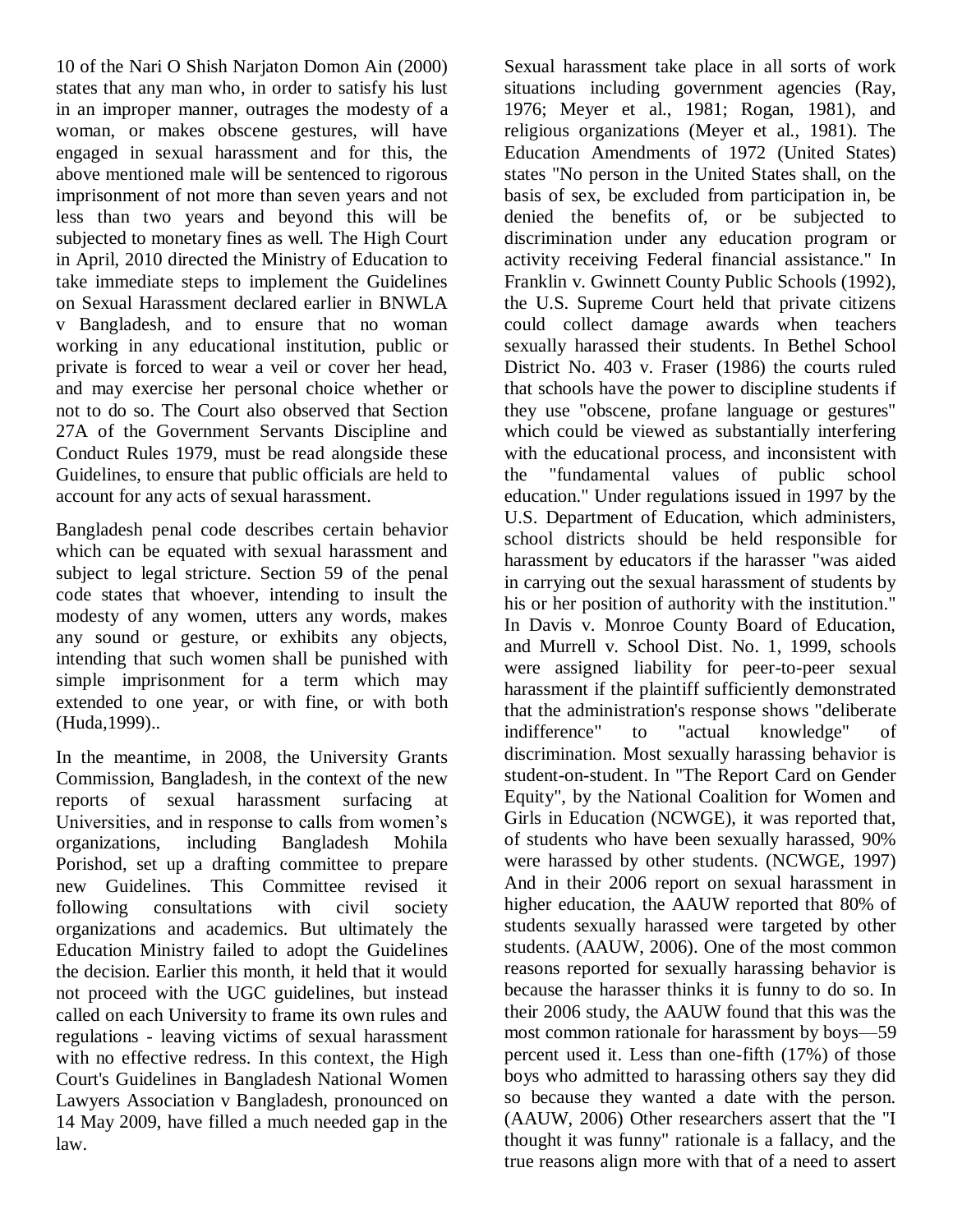power and induce fear in others—more in line with bullying. These hazing behaviors develop in school, continue in high school and college, eventually moving into the workplace. (Boland, 2002)

In late 2006/early 2007 a study revealed that more than 20% of all boys had been harassed by a female student. In 15% of all cases the girl admitted to sexually harassing the boy and asserted the reasons of "I thought it was funny" and "I'm not doing any harm, it's what he wanted". High schools are addressing this behavior. In their 2002 survey, the AAUW reported that, of students who had been harassed, 38% were harassed by teachers or other school employees. One survey, conducted with psychology students, reports that 10% had sexual interactions with their educators; in turn, 13% of educators reported sexual interaction with their students. In a survey of high school students, 14% reported that they had engaged in sexual intercourse with a teacher. (Wishnietsky, 1991). In a national survey conducted for the American Association of University Women Educational Foundation in 2000 found that roughly 290,000 students experienced some sort of physical sexual abuse by a public school employee between 1991 and 2000. And a major 2004 study commissioned by the U.S. Department of Education found that nearly 10 percent of U.S. public school students reported having been targeted with sexual attention by school employees. Indeed, one critic has claimed that sexual harassment and abuse by teachers is 100 times more frequent than abuse by priests.

In their 2006 report, "Drawing the Line" the AAUW found physical and emotional effects from sexual harassment on female students:

• 68% of female students felt very or somewhat upset by sexual harassment they experienced;

• 6% were not at all upset.

• 57% of female students who have been sexually harassed reported feeling self-conscious or embarrassed

• 55% of female students who have been sexually harassed reported feeling angry.

• 32% of female students who have been sexually harassed reported feeling afraid or scared.

The AAUW also found that sexual harassment affects academics and achievement. The wide range of experiences lowers the percentage of students who experience any particular effect.

16% of female students who have been sexually harassed found it hard to study or pay attention in class.

• 9% of female students dropped a course or skipped a class in response to sexual harassment.

• 27% of female students stay away from particular buildings or places on campus as a result of sexual harassment.

Sexual harassment is present in all sphere of life even in academic institutes and judicial system (MacKinnon,1979; Hatton, 1994; Dziech and Weiner, 1984; Maihoff and Forrest, 1983)

It is really very tough to get proper information about the nature and prevalence of sexual harassment in the universities of Bangladesh because they feel shy to report about the harassment. In most of the cases the victim; the female students remain silent because of the fear of social harassment and stigma. Only because of the fear retribution the most cases remain under veiled. Sometimes they ignore the incident; although it might have the witness. And only of the stigma; the victims are being victimized over and over. It is not only the fault of the victim. Actually the social system is male dominated so there remains a possibility to being socially harassed if the story being published.

In this background the culture of silence and fear of women when one brings allegation of harassment their personal life will be scrutinized to such an extent that it is better to suffer the harassment in silence (Huda, 1999). Data from a small sample (N=39) from two districts of Bangladesh Huda (1999) found that about 52 percent of the respondents experienced sexual harassment of different nature. Teasing was found to be most common types of harassment followed by insinuating comments, sexual overturns and threat.

Another study was conducted with 100 female respondents of different work place of Dhaka where 61 percentage reported ‗Unwanted look with sex appeal by their male colleagues' and 8 percentage were faced 'forced sexual relationship with their male colleagues'.(Nazrul,I. & Mobarak, H. 2004).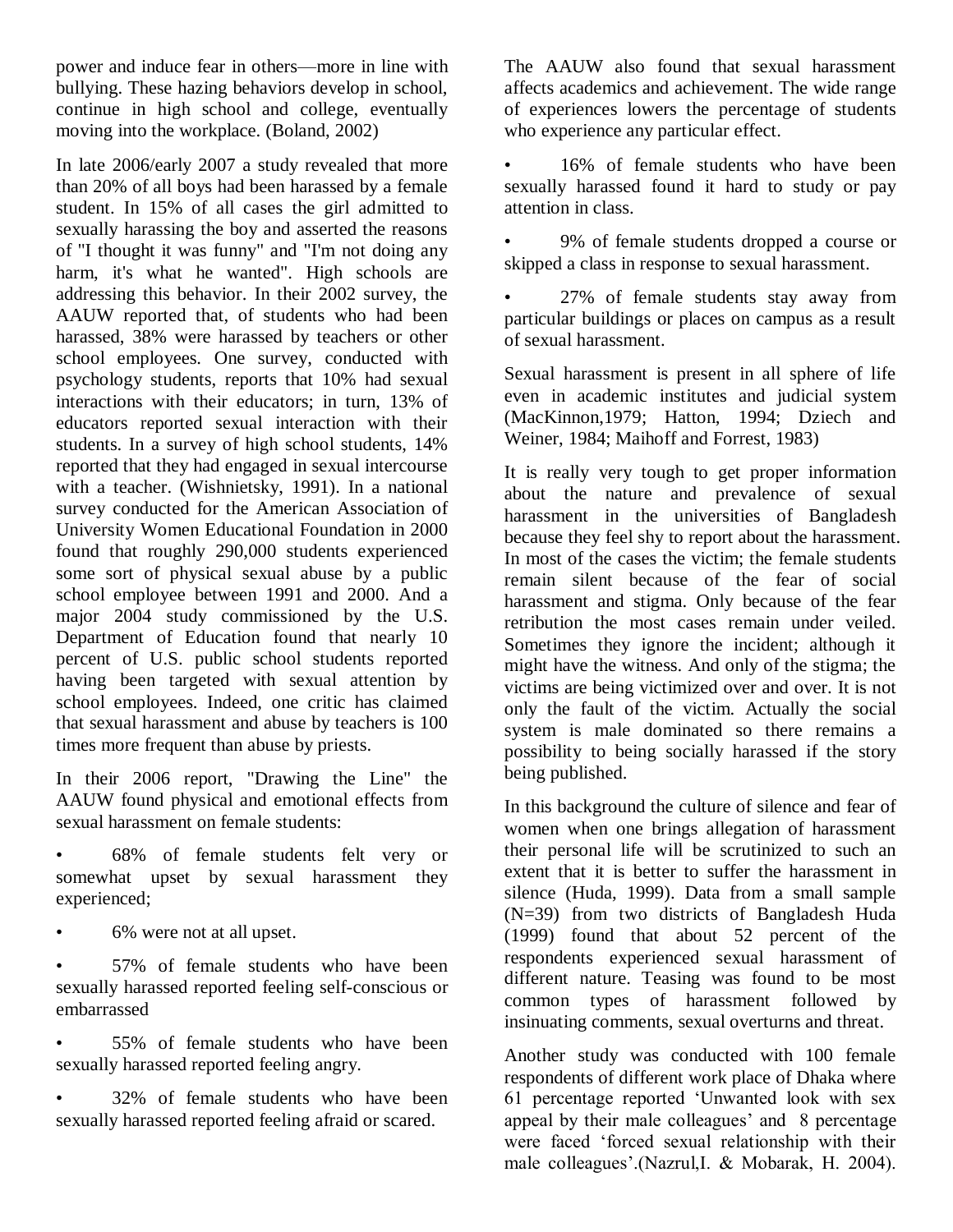Intensive research has been conducted in the western countries, but the number of systematic research in Bangladesh is very few. And for the very few studies the main data are being collected from the newspapers, which are not proving the wide range data about the nature and prevalence of sexual harassment in educational institutes specially in universities rather is unveil some stories in front of us.

Although the newspapers of Bangladesh frequently publishing the news of sexual incidents in universities of Bangladesh but it is very difficult to enumerate the exact nature, dimensions and intensity of sexual harassment in both public and private universities. So the present study was aimed to investigate the nature and prevalence of sexual harassment in public and private universities of Bangladesh.

The specific objectives of the present study were:

1. To investigate the nature and prevalence of sexual harassment in public and private universities of Bangladesh by the university related persons as hearsay.

2. To investigate the nature and prevalence of sexual harassment in public and private universities of Bangladesh as experienced by the respondents themselves.

## **METHOD**

### **Sample**

The sample of this study comprised of 200 female students of university level. Here 100 female students were from different public universities of Bangladesh and rest of the 100 female students were from different private universities of Bangladesh. They were selected following incidental sampling procedure. 93% of them were from Under graduation level and 7% were postgraduation level for public universities and 89% from under graduation and 11% post-graduation level for private university's respondents. Their age ranged from and to 19-30 years. 7% of them were from lower socio economic, 18% lower –middle, 56% higher-middle and 19% of them were from higher socio-economic status.

#### **Instrument**

To collect the data for this present study a simple questionnaire suited for this purpose was used. This questionnaire was developed by Dr. Nazrul Islam & Mobarak Hossain for studying the nature of sexual harassment in work place of Dhaka city. The questionnaire was slightly modified as this study was investigating the sexual harassment of public and private universities of Bangladesh. The questionnaire includes provision for biographic informant as well as the items to assess sexual harassment experienced by the respondents and about the hearsay of such experienced; experienced by other female students of university. The included items were on the basis of the definition and description by European Commission (Wilson 1995; Kening and Ryan,1986; Halson, 1989). There are 19 pairs od statements describe different types of sexual harassment. For each statement there were three (3) alternatives: **Yes/No/Don't know**. To response for any particular statement the respondent putted a tick mark for that statement. This instruction was same for both two phasesexperience in her own life and hearsay phase. The first statement of the pair was an indirect one and the second one directed to the respondent. It is frequently seeing in our society that respondents may feel shy to express their own experience regarding sexual harassment but they don't for hearsay about others. Moreover the indirect phase was included to see the discrepancy of harassment as propagated by hearsay and the real nature and prevalence of sexual harassment in public and probate universities.

### **Procedure**

After modifying the questionnaire it was administrated on 200 female students of university level. For this study 100 female students were selected from public universities and 100 from private universities. Each respondent were approached individually and were told the purpose and the importance of the study. After agreement the respondent was given a questionnaire to keep with them for answering in her suitable time. The respondents were not to mention her name or sign on it so that her identity remains unknown to us. To questionnaire was to submit after passing a certain time period. Within the time frame we got 185 questionnaires back and rest of the 15 failed to submit. In that regard we again gave 15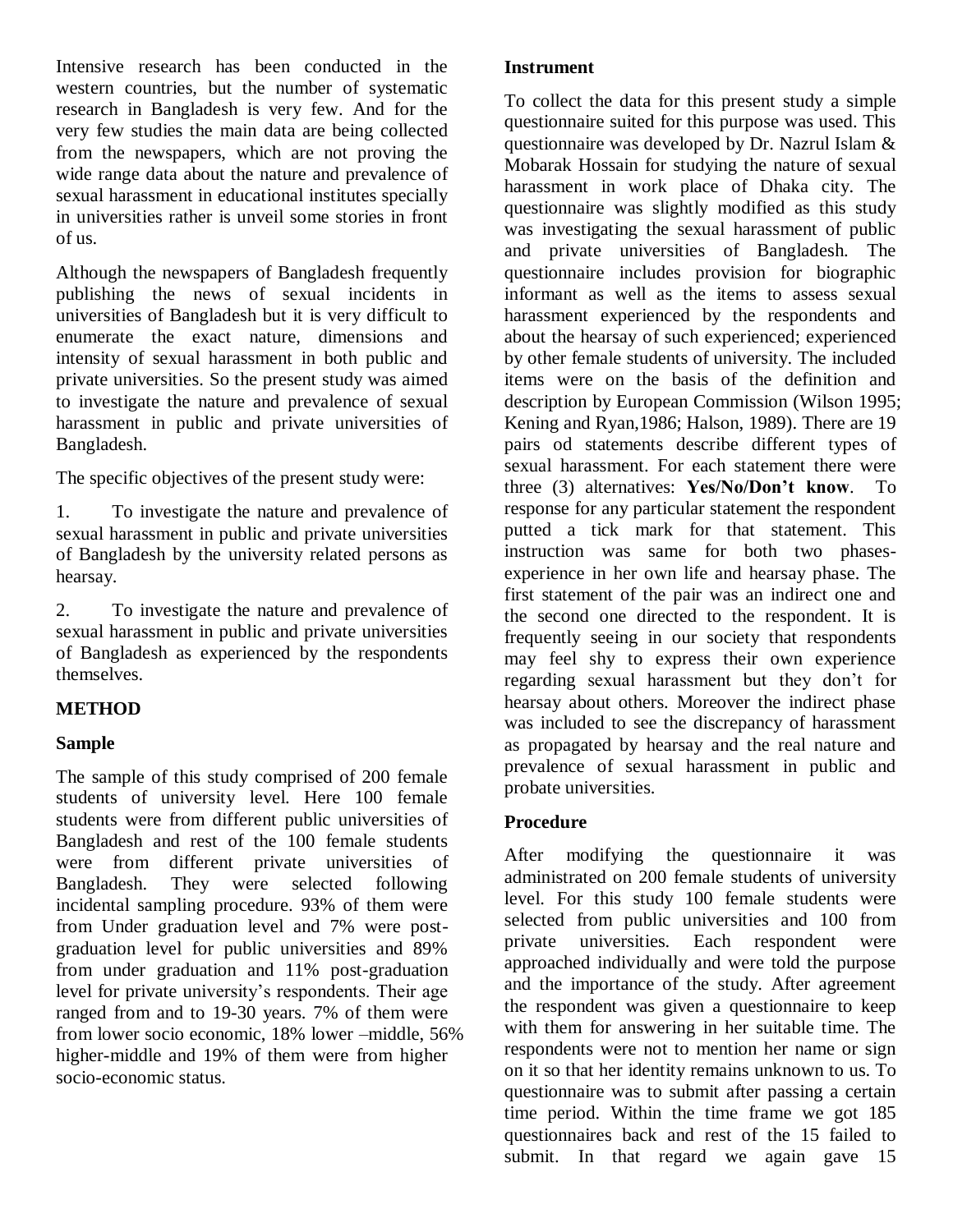questionnaires to new 15 respondents abiding by all the rules and procedure and after one week finally we made the number of respondents to 200.

## **Results**

After collecting and checking all of 200 filled up questionnaire the data were inputted to SPSS for analyzing. Since the present study was an explanatory type and intended to see the baseline of the nature and prevalence of sexual harassment and for the reason only the percentage of response and for the every the 'yes' response the harasser's (student/teacher/staff) percentage to all statements have been analyzed.

There were 19 pairs of statement were in the questionnaire. For the first 19 statements respondents response about nature and prevalence of sexual harassment experienced in their own life. In this regard for every statement there were 3 alternatives (yes/no/don't know), Respondent had to tick  $(\Box)$  on the alternative but if there was a 'yes' in response then another alternative options had to figure out for them e.g. if yes then from whom/student/teacher/staff. And this procedure was same for the rest 19 items regarding hearsay about the sexual harassment of the respondents. The percentage distribution of the statement sought to assess the nature and prevalence of sexual harassment experienced by the respondent of both public and private universities are shown in later.

The Next pahse hearsay about the sexual harassment experienced by the respondent's friends or acquaints female students. It appears that sexual harassment if different forms are widespread in both public and private universities of Bangladesh. The most common forms is 'Telling story or jokes of sexual nature' (67%; among this figure 53% by students and 14% by teachers). Followed by ‗Telling jokes of sexual nature with sexual cues' (49%; among this figure 40% by students and 09% by teachers). The next frequent form of harassment is 'Unwanted look with sexual appeal' (43%; among this figure 27% by students, 11% by teachers and 05% by staffs). The next is 'Making telephone call with sexual appeal' (32%; 31% by students and 01% by teacher). Next is 'Asked to meet alone' (27%; 19% by students, 07% by teachers and 01% by staff). Next is 'Making unwanted and objectionable comment about the dress and dress-up' (26%; 20% by students, 05% by teachers and 01% by staff). Next is 'Making objectionable comment about the physic and look' (25%; 19% by students, 03% by teachers and 03% by staffs).

Followed by 'Showing picture depiction sexual image; (24%;22% by students and 02% by teachers). Next is 'Displaying physical gesture with sex cues' (24%; 17% by students, 05% by teachers and 01% by staff).Next is 'Making unwanted and objectionable physical move' (24%; 18% students, 02% by teachers and 04% by staffs). Followed by ‗Passing objectionable comment with sexual cues' (24%; 19% by students,02% by teachers and 03% by staffs). Next is Touched body in an objectionable manner' (23%;19% by students, 03% by teachers and  $01\%$  by staff). Next is 'Intend to know about the sex life'  $(17\%; 13\%$  by students and  $14\%$  by teachers). Next is 'Proposed for sex' (12%;all of 12% by students). Followed by 'Intentionally pushing in a narrow space' (08%;06% by students and 02% by teachers). Next is ; Proposed to give good marks in exchange of sexual relation' (08%;01% by student, 06% by teachers and 01% by staff). Next is 'Write letter/email with sexual appeal' (07%;06% by students and 01% by teacher). Followed by 'Forced to have sexual relation' (03%;01% by student and 02% by teachers). Next is 'Black mailed sexually' (01% and that was by student). And for private universities the most common forms of sexual harassment in private universities of Bangladesh is ‗Telling story or jokes of sexual nature' (58%; among this figure 45% by students, 12% by teachers and 02% by staffs). The followed next is ‗Telling jokes of sexual nature with sexual cues' (53%; 42% by students, 09% by teachers and 02% by staffs). The next is 'Asked to meet alone;  $(53\%;$ 39% by students, 13% by teachers and 02% by staffs). Next is 'Unwanted look with sexual appeal' (49%; 38% by students, 09% by teachers and 02% by staffs). Followed by 'Intend to know about the sex life' (47%;39% by students and 08% by teachers). The next is 'Proposed for sex'  $(42\% : 26\%$ by students, 15% by teachers and 01% by staff). Next 'Displaying physical gesture with sex' (41%;32% by students, 08% teachers and 01% by staff). Next is 'Touched body in an objectionable manner' (39%;26% by students and 13% by teachers). Followed by 'Passing objectionable comment with sexual cues' (37%;23% by students, 13% by teachers and 01% by staff).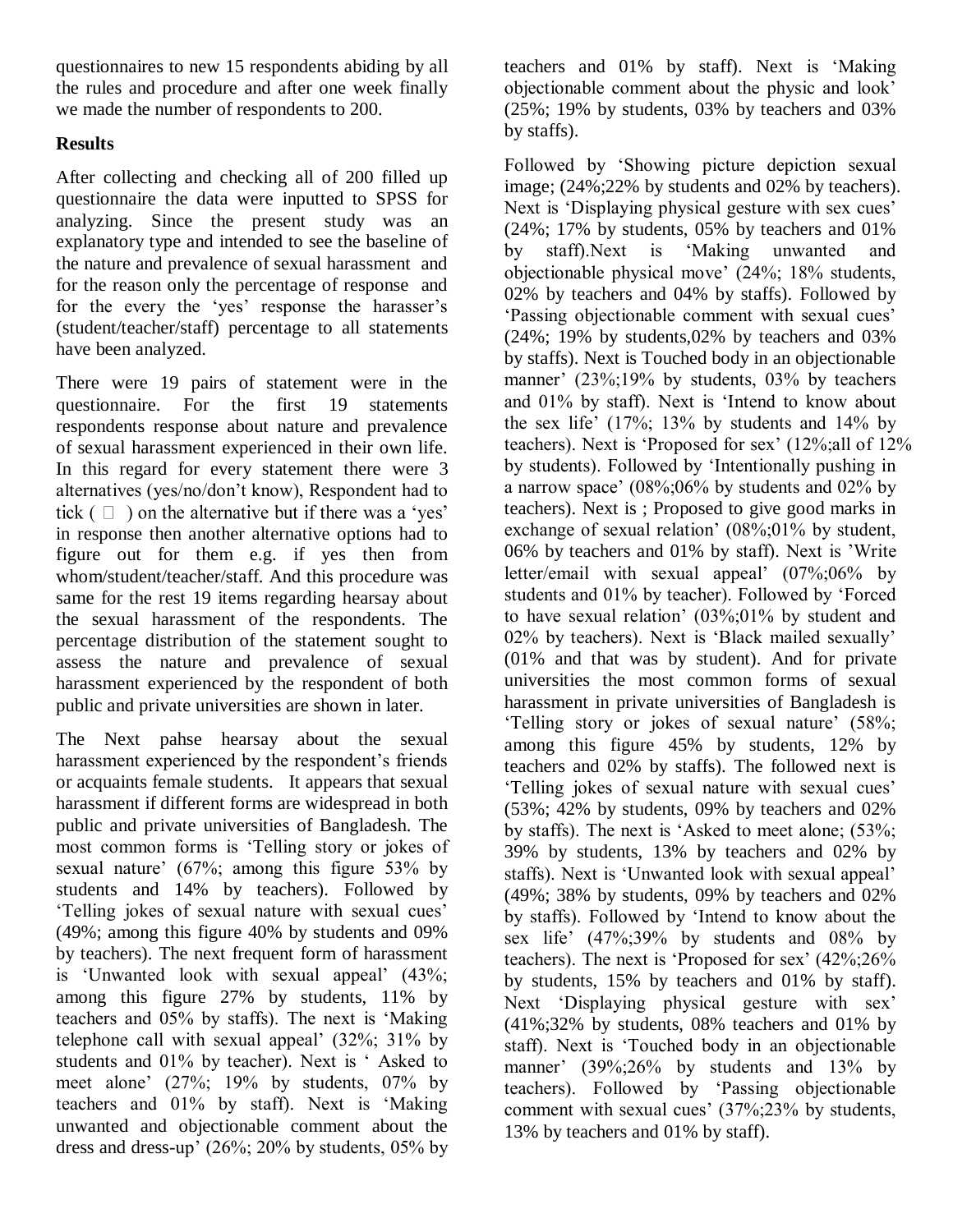The next is 'Making unwanted and objectionable physical move' (36%;26% by students, 09% by teachers and  $01\%$  by staff). The next is 'Showing picture depiction sexual image' (36%;29% students, 06% teachers and 01% staff). Next is 'Making telephone call with sexual appeal' (34%;30% by students, 03% by teachers and 01% by staff). Followed by 'Making unwanted and objectionable comment about the dress and dress-up' (34%;25% by students, 08% by teachers and 01% by staff). Next is 'Making objectionable comment about the physic and look' (34%;27% by students, 06% by teachers and 01% by staff). Next is 'Intentionally pushing in a narrow space' (31%;22% by students, 08% by teachers and 01% by staff). Followed by ‗Proposed to give good marks in exchange of sexual relation' (29%;13% by students and 16% by teachers). Next is 'Black mailed sexually' (24%;16% by students and 08% by teachers). Next is 'Write letter/email with sexual appeal' (22%;17% by students and 05% by teachers). The next and last one in 'Forced to have sexual relation' (21%;14% by students and 07% by teachers).

Now if we look at the harassment about the nature and prevalence of sexual harassment in universities then we found the discrepancy between hearsay and real life experience. Almost for all statements the response rate of 'yes' is much higher in hearsay phase. In this regard the previously mentioned statement again can be repeated that fear to socially harass and stigma the victim remain silent and always reluctant to make complain. For example: for public university the percentage of 'Blackmail' sexually' was 01% but in the hearsay phase it becomes 04%. Again for private university for own experience phase the percentage of 'yes' response in the statement 'Blackmailed sexually' was 24% but it rose to 34% in hearsay phase on same statement.

#### **Discussion**

The aim of this present study was to investigate the nature and prevalence of sexual harassment in public and private universities of Bangladesh. A number of both public and private university's total 200 female students were responded to this study. In this regard we collected data from 100 female students of public and 100 from different private universities. From their data we have got severe acute types of sexual harassment and their prevalence. By applying the appropriate statistical

techniques (percentage distribution), we have got different forms of sexual harassment is most prevalent and pervasive in the universities. From the media we have informed a very few cases and most of them from public universities and their rate in decreasing but the real scenario doesn't support this. We have got the prevalence rate of sexual harassment in the universities of Bangladesh highly. Here the presence of all of 5 (five) categories e.g. non-verbal harassment, physical harassment, verbal harassment, intimidation and sexual blackmail are significantly active. This social crime makes the university life devastating to some female students of Bangladesh. They are being harassed by the university related peoples (e.g. student,teacher,staff) in many ways. This is the most unfortunate for us to be harassed a female student in university life, although they are being harassed is most of the segments of life. There is hardly any place where harassment is not taking place.

For the public universities in own life experience phase the highest form of sexual harassment ‗Telling story or jokes of sexual nature' (67%) and ‗Telling jokes of sexual nature with sexual cues' (49%). 3% female students are being 'Forced to have sexual relation' and 1% is 'Blackmailed sexually'. In hearsay phase for public universities the most frequent sexual harassment's form is ‗Telling story or jokes of sexual nature' (51%) and ‗Unwanted look with sexual appeal' (42%).

For private universities the most frequent form of sexual harassment is 'Telling story or jokes of sexual nature' (58%) and 'Telling jokes of sexual nature with sexual cues' (53%). The most shocking thing for private universities is for the female student is -24% of them are' Black mailed sexually' and 21% are' Forced to have sexual relation'. For the hearsay phase the most frequent form of sexual harassment is 'Telling story or jokes of sexual nature' is 55% and 'Asked to meet alone' is 49%.

For both types universities the harasser's rate is high from the category- Student, but the rate of Teacher and Staff are also significant.

From the result we have seen the discrepancy between public and private universities in terms of the forms of sexual harassment. Using the standard questionnaire we have seen that the discrepancy rate in less significant for the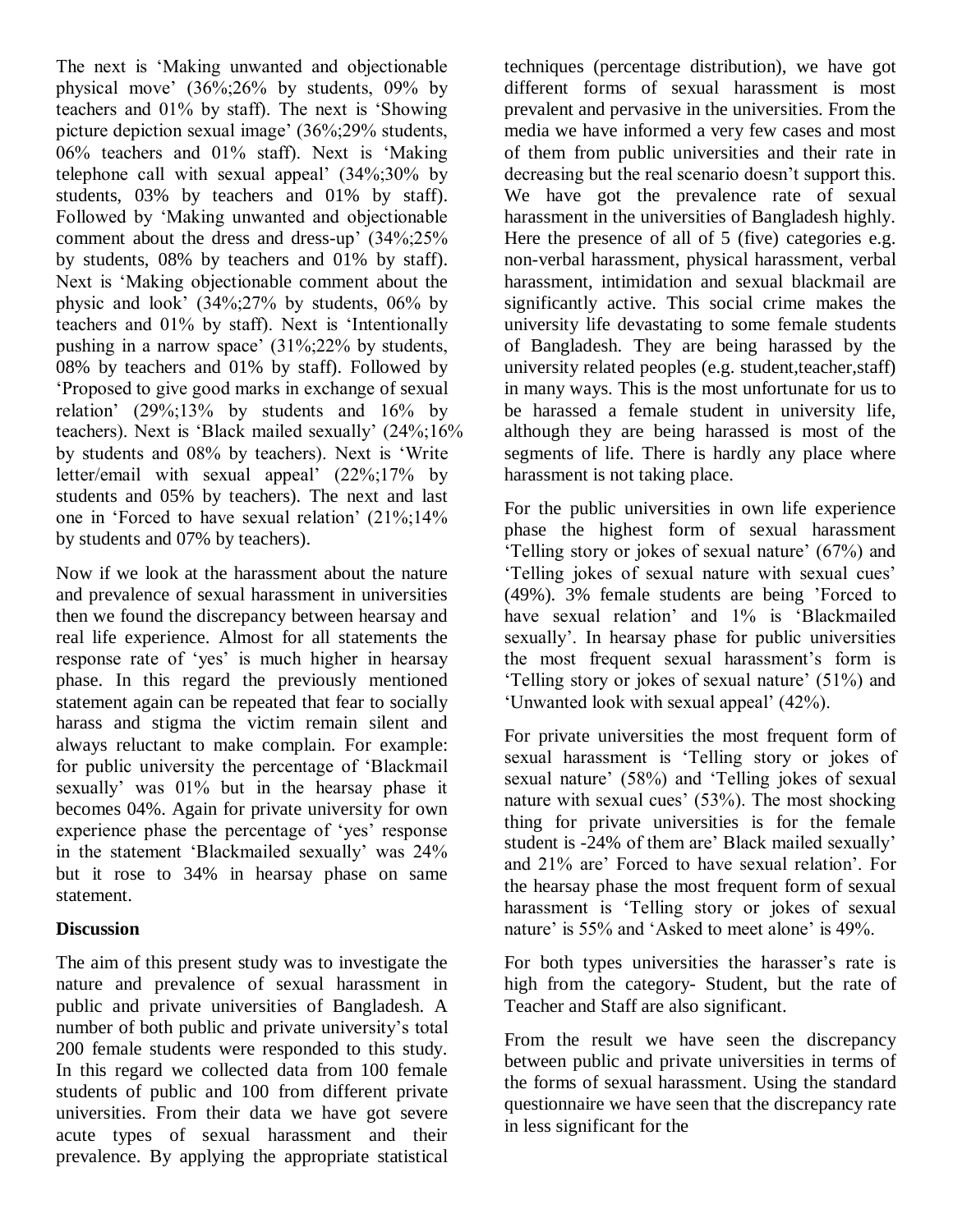The most shocking is the rate of 'Blackmail' sexually' is 24% and 'Forced to have sexual relation' is 21% for private universities while 01% & 03% for public universities. These two forms made the prevalence rate of sexual harassment of private universities significantly higher than public universities of Bangladesh.

The rate of sexual harassment in educational institutes were wide spreading in the developed countries so that several researches, organizations, NGO's even different departments of state started studying on it. In a survey of high school students, 14% reported that they had engaged in sexual intercourse with a teacher. (Wishnietsky, 1991). In a national survey conducted for the American Association of University Women Educational Foundation in 2000 found that roughly 290,000 students experienced some sort of physical sexual abuse by a public school employee between 1991 and 2000. In their 2006 report, "Drawing the Line" the AAUW found physical and emotional effects from sexual harassment on female students; they found 68% of female students felt very or somewhat upset by sexual harassment they experienced, 6% were not at all upset, 57% of female students who have been sexually harassed reported feeling selfconscious or embarrassed, 55% of female students who have been sexually harassed reported feeling angry, 32% of female students who have been sexually harassed reported feeling afraid or scared. In their 2006 study, the AAUW found that this was the most common rationale for harassment by boys—59 percent used it. In "The Report Card on Gender Equity", by the National Coalition for Women and Girls in Education (NCWGE), it was reported that, of students who have been sexually harassed, 90% were harassed by other students. (NCWGE, 1997) And in their 2006 report on sexual harassment in higher education, the AAUW reported that 80% of students sexually harassed were targeted by other students. (AAUW, 2006).

According to Bangladesh National Women Lawyers Association, almost 90 percent of girls aged 10-16 years victims of sexual harassment, including the university students. In 2008, the University Grants Commission, Bangladesh, in the context of the new reports of sexual harassment surfacing at Universities, and in response to calls from women's organizations, including Bangladesh Mohila Porishod, set up a drafting committee to prepare new Guidelines. This Committee revised it

following consultations with civil society organizations and academics. The High Court's Guidelines in Bangladesh National Women Lawyers Association v Bangladesh, pronounced on 14 May 2009, have filled a much needed gap in the law, and today's judgment shows how they can be immediately utilized to open up new possibilities for legal protection and also to hold authorities responsible for creating a violence free educational environment. This is frequently seen that the peoples are more conscious, but we can't declare our universities free from sexual harassment.

There remains argument regarding the data about the nature and prevalence of sexual harassment in public and private universities of Bangladesh. Doubt always with us about the fairness and the accuracy of the data because the victims of Bangladesh feel shy and insecure to report the incidents of harassment. Moreover, many women avoid disclosing sexual harassment for the fear of retribution,(Huda, 1999). Only of this social stigma the rate of sexual harassment in village and downtown becomes so higher for the last couple of years. The victims are forced to shut their mouth form several persons, ever her family. This tradition makes the harasser more desperate. With all of other countries of this subcontinent, Bangladesh is facing the incidents of sexual harassment frequently. No women even the children of five years get escape from the harasser. The highest rate of sexual harassment in the universities of Bangladesh makes this incident very common. And for this reason female students are not getting the justice for these incidents. This thing also happened in Bangladesh that, being raped on the time of reporting in police station a women again raped by those policeman to whom she went for getting the justice. We can hardly see any cases of sexual harassment in the universities at present. But the data is showing the acuity of sexual harassment. This statement shows the discrepancy between the numbers of complain and the real rate of harassment. Several marked teachers from both public and private universities frequently harass their female students. But because of several social reasons and stigma the complaining rate remain less even zero. Sometimes the victim does not have the way she make a complain because there is hardly seen any victim support cell or proper and active guide line for preventing sexual harassment in universities. Sometimes we find the severe negligence of the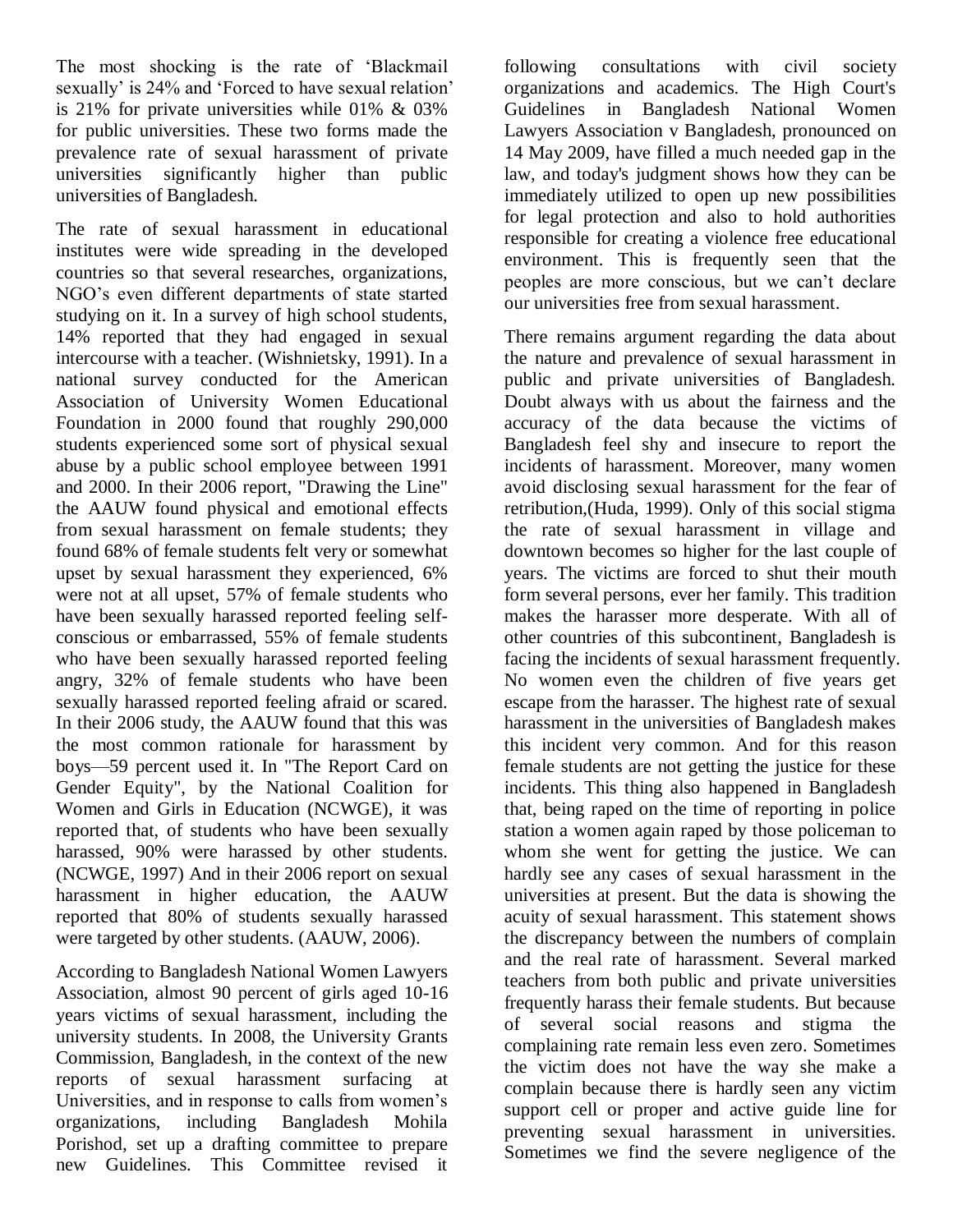authority to the incidents of sexual harassment. Sometimes the power exercising, status, position of the perpetrators and victims are equal which paves the way to injustice. The perpetrators with his allies sometimes make the life more miserable of the victims as they can manipulate their surroundings. The morality of complaint's becoming questioning because of the social system, stigma and the power exercise of the perpetrators, which reinforced them to harass again and again. On the other hand the victims bearing their miserable life with both physical and psychological trauma. But the positive thing is the in general number and rate of complain of sexual harassment is becoming higher so that the movement against violence and sexual harassment from all spears of life in our society specially from educational institutes will be removed fast. The movement will be more strengthening with the active participation of all educated women of Bangladesh towards a sexual harassment free society, work place and educational environment.

#### **Conclusion & Recommendations**

The present study shows that the prevalence of sexual harassment is significantly higher with versatile nature. For some forms this rate is slightly high and for a few particular forms this rate is significantly higher in private universities than public universities of Bangladesh. But the zest is the prevalence rate is alarming for the educational institute specially for both public and private universities of Bangladesh. We are feeling the moral education for removing this curse from our society. Besides, we need the gender based education, policy, rights etc. For the victim we need active one stop center to get all sorts of assistance for both physiological and psychological context. With the assistance and direction every university should have policy for preventing sexual harassment. The monitoring cell regarding sexual harassment should be formed with the efficient and experienced persons. The university author and monitoring cells joint movement can reduce the rate of sexual harassment. With these two thing for the victim's counseling centres with experienced and resourced persons should be establish be working so that they provide immediate counseling to prevent any suicidal incidents. Different authorities of different countries adopt so many judicial and policy contract (Stein,Nan, Nancy L. Marshall, and Linda R.1993)

AAUW Educational Foundation (1993) explained the impact of sexual harassment on the educational process. Students who have been harassed have reported following feelings and actions:

Not wanting to attend educational institutes;  $\Box$ staying home, or cutting class.

Not wanting to talk as much in class.  $\Box$ 

 $\Box$ Finding it hard to pay attention.

 $\Box$ Making a lower grade on the tests.

 $\Box$ Drop out

Dropping out of chosen classes or field of  $\Box$ study.

Emotional impact of feeling embarrassed,  $\Box$ self-conscious, less confident, and guilty about being the target of harassment.

Many victims report being afraid of the  $\Box$ harasser and trying to avoid contact with this person.

Almost every university from both public and private categories, adopting policy and guideline for the elimination of the sexual harassment form the university. With respect to those guideline; according to the Stein,Nan, Nancy L. Marshall, and Linda R.1993,U.S state of California's Educational code,Sec. 231.5, AAUW Educational Foundation, Iowa Department of Education, The University of Michigan,c 1985, we recommend the following policies to eliminate sexual harassment from both public and private universities of Bangladesh:

Each university shall have a written policy on sexual harassment.

The university's written policy on sexual harassment shall include information on where to obtain the specific rules and procedures for reporting charges of sexual harassment and for pursuing available remedies.

A copy of the written policy shall be displayed in a prominent location in all building or other area of the campus.

A copy of the written policy, as it pertains to students, shall be provided as part of any orientation program conducted for fresher or newly coming students.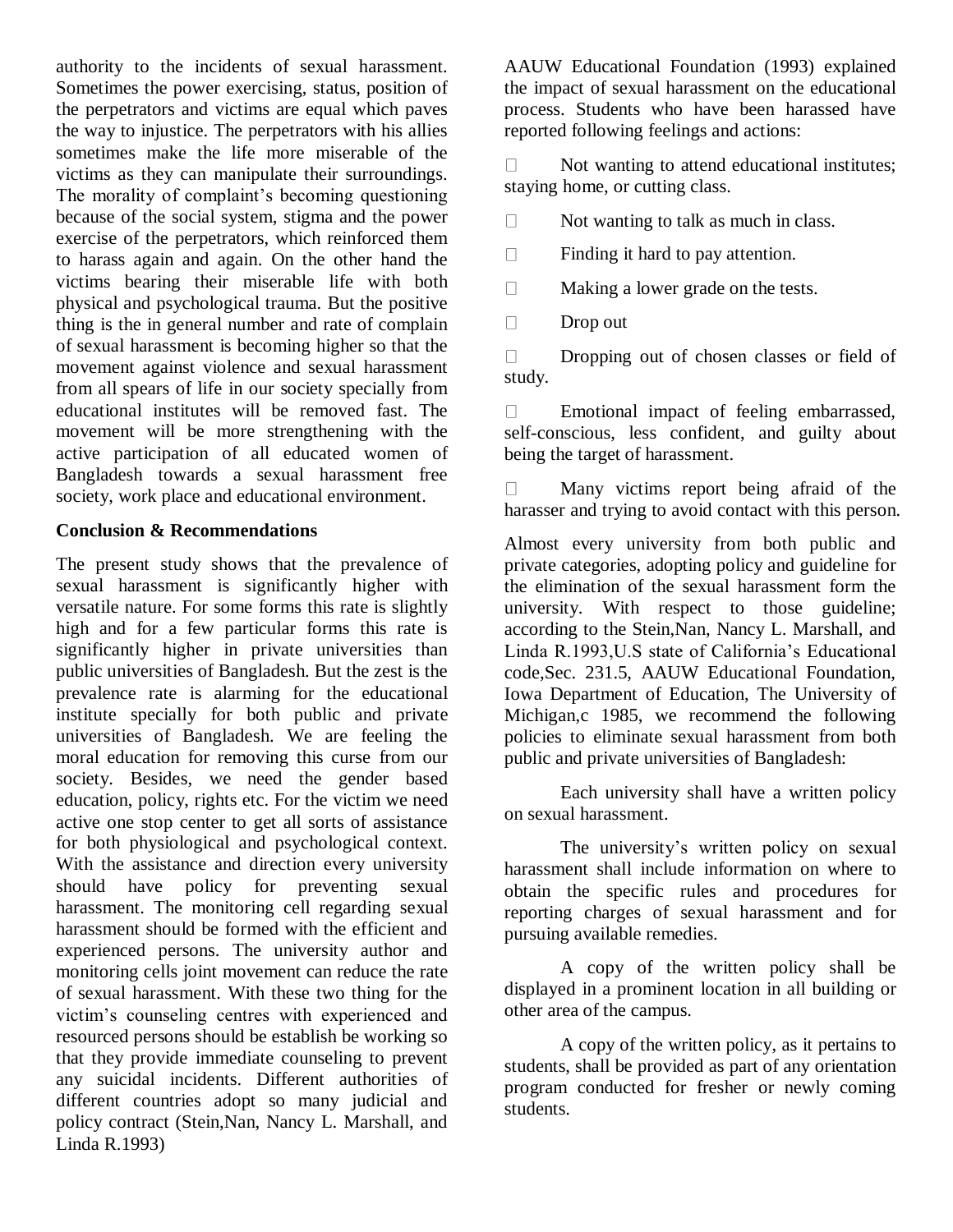A copy shall be provided to all faculty members, all administrative, official and technical staff.

 The written policy preventing sexual harassment shall be publish to the common publication of the university e.g. on prospectus, academic calendar, exercise book etc.

The policy shall have the commitment to prevent sexual harassment.

Provide training to the responsible persons.

When a harassment complaint has been filed, the authority needs to take prompt remedial action.

It offers examples of behaviours covered by the policy.

Explain the methods the authority will investigate the incidents of sexual harassment.

Mention the complaint manager's name with detail.

Prohibit retaliation against those who report harassment or participate in related procedures.

Explain the confidentiality will be maintained as much as possible (for victim).

Explain the goal of the investigation and a fair resolution that includes appropriate and corrective action.

To maintain the standard any fake complain shall be identify and the compliant must be punishing strictly.

Remedies for sexual harassment of students may include special care and provisions for affected students, dismissal of others sanction for adults involved, changes in the educational setting itself, or punitive fines or criminal sentences. Many national laws make harassers individually punishable for acts of sexual harassment, whether through criminal legislation, dismissal, or civil penalties. While individual liability is critically important, making schools institutionally liable for their actions in creating a safe university is an equally important piece of preventing sexual harassment of girls and women.

#### **Reference**

- Dr. Nazrul Islam & Mobarak Hossain (2004)- Nature and Prevalence of Sexual Harassment in the Work Place of Dhaka City.
- Stein, Nan, Nancy L. Marshall, and Linda R. Troop. Troop, Secrets in Public: Sexual Harassment in Our Schools. Center for Research on Women, Wellesley College, c 1993.
- HOSTILE Hallways: The AAUW Survey on Sexual Harassmkent in America's Schools . AAUW Educational Foundation, c 1993
- Tune In to Your rights: A Guide for Teenagers About Turning Off Sexual Harassment. Center for Sex Equity in Schools. The University of Michigan, c 1985 .
- Sexual harassment: It's Not Academic. U.S Department of Education, Office for Civil Rights, c 1991.
- Wheeler, Molly, ed. No Big Deal: A Sexual Harassment Training Manual for Middle School and High School Students. Iowa Department of Education, Educational Equity Project, 1993-1994.
- U.S state Department of Education Code,sec.231.5
- AAUW, Harassment- Free Hallways,23,2004; Amnesty International, Safe Schools: Every Girl's Right,2008.
- Kenig. S, and Ryan, 1. (1986), 'Sex Differences in Levels of Tolerance and Attribution of Blame for Sexual Harassment on a University Campus', Sex Roles,15, 535-549.
- Maihoff, N. and Forrest,L. (1983), Sexual Harassment in Higher Education: An Assessment Study'. Journal of the National Association of the Women Deans, Administration and Counselors' Winter,3-15.
- Angel.M.(1991)'Sexual Harassment by Judges' Miami University Law Review,45(4),817 -842
- Barak,A; Fisher,W.A. and Houston,S.(1992) 'Individual Difference Correlates of the experience of sexual Harassment Among Female University students', Journal of